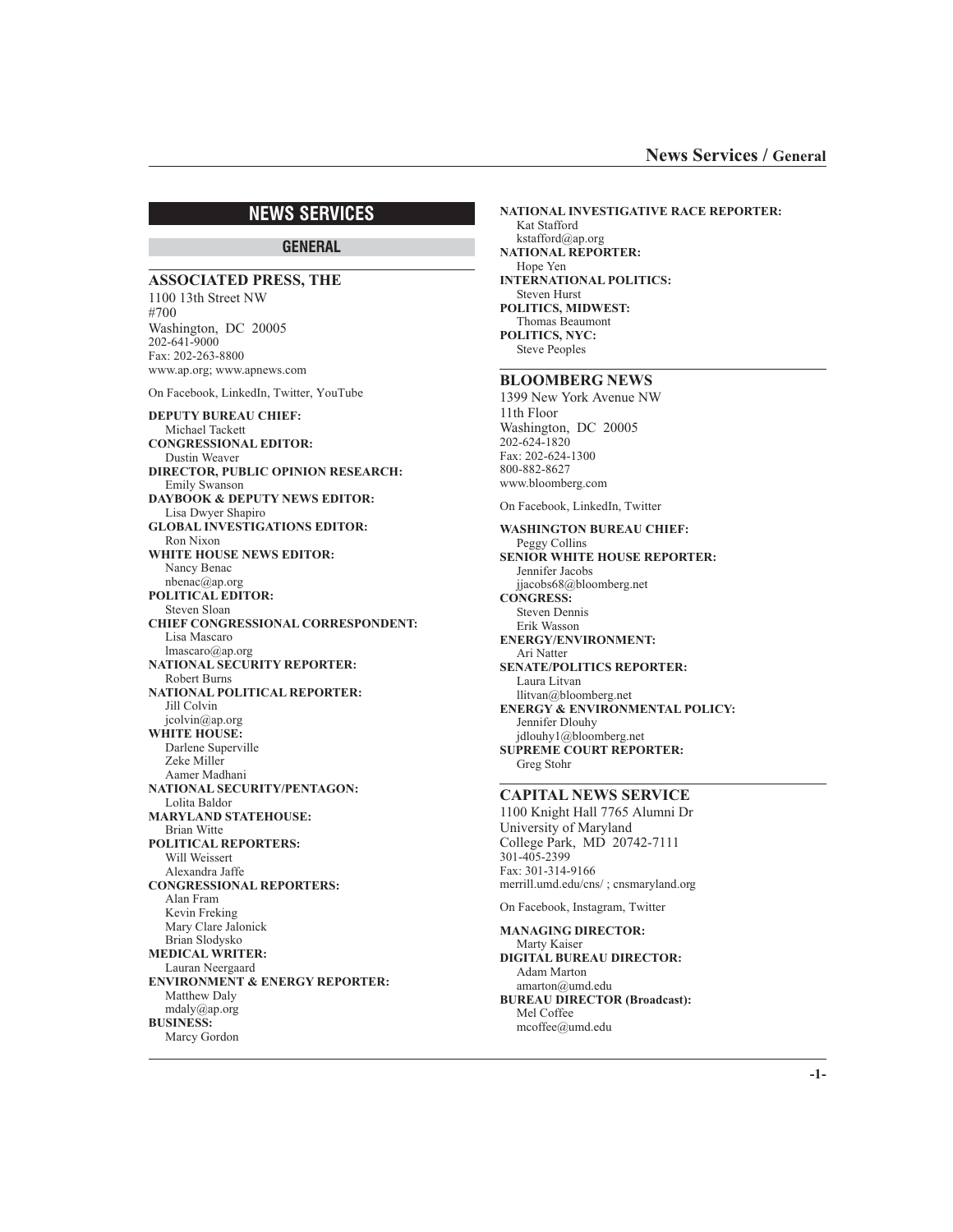#### **NEUE ZURCHER ZEITUNG Zurich, Switzerland**

3808 Woodley Road NW Washington, DC 20016 202-237-5602 Fax: 202-742-5924 www.nzz.ch

On Facebook, Twitter

Walter Meier

**POLITICAL CORRESPONDENT:** Andreas Ruesch **ECONOMICS CORRESPONDENT:**

# **NISHINIPPON SHIMBUN**

**Fukuoka, Japan** 1012 National Press Building 529 14th Street NW Washington, DC 20045 202-393-5812 Fax: 202-737-1781 www.nishinippon.co.jp

**CORRESPONDENT:** Yoshinari Tabata

# **NOTIMEX NEWS AGENCY**

**Mexico City, Mexico** National Press Building, #975 529 14th Street NW Washington, DC 20045-1401 202-347-5227 Fax: 202-347-5126 usntx@aol.com www.notimex.gob.mx

On Facebook, Twitter, YouTube

#### **CHIEF EDITOR:**

Jose Lopez joseloz12@aol.com **CORRESPONDENTS:** Ruben Barrera nanche@aol.com Santiago Tavara santiagodtavara@gmail.com

# **O ESTADO DE S. PAULO**

**Sao Paulo, Brazil** 700 13th Street NW #555 Washington, DC 20005 202-691-4271 www.estadao.com.br

# **O GLOBO**

**Rio de Janeiro, Brazil** 1193 National Press Building 529 14th Street NW Washington, DC 20045 202-315-3779 www.oglobo.com.br

#### **CORRESPONDENT:**

Jose M. Passos

# **PEOPLE'S DAILY**

**Chaoyang District, Beijing, China** 1108 529 14th Street NW Washington, DC 20045

Fax: 202-966-8693 english.peopledaily.com.cn

**BUREAU CHIEF:** Xuejiang Li

# **PHILELEFTHEROS CYPRUS**

**Nicosia, Cyprus** 1133 14th Street NW #507 Washington, DC 20005 202-361-7843 www.philenews.com

On Twitter @mignatiou

**CORRESPONDENT:** Michail Ignatiou mignatiou@aol.com

# **REFORMA**

**Mexico City, Mexico** 1126 National Press Building 529 14th Street NW Washington, DC 20045 202-628-0031 Fax: 202-628-0031 reforma.com

**CORRESPONDENT:** Maribel Gonzalez

maribelgon@cs.com

## **RHEINISCHER MERKUR Bonn, Germany**

927 15th Street NW Suite 500 Washington, DC 20005

www.merkur.de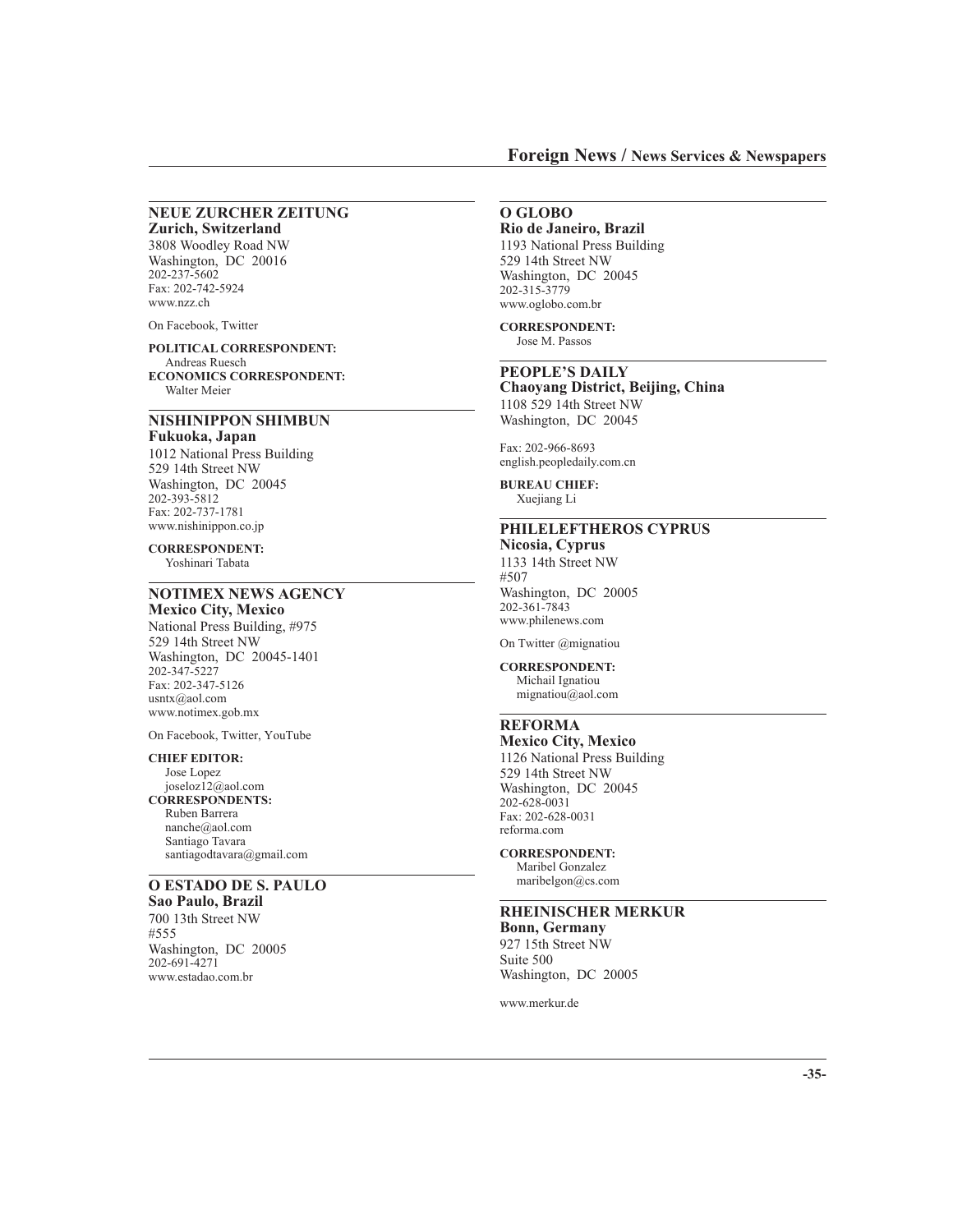## **Radio & TV Stations / Foreign: D.C. Bureaus**

**CORRESPONDENT:** Albrecht Ziegler

## **SWEDISH BROADCASTING CORP.**

2000 M Street NW #890 Washington, DC 20036 202-785-1727 Fax: 202-785-5834 www.svt.se

#### **BUREAU CHIEF:**

Stefan Asberg stefan.asberg@svt.se **MANAGER:** Grete Winther gnwinther@aol.com

### **SWISS BROADCASTING CORP.**

2000 M Street NW #370 Washington, DC 20036 202-467-6455 Fax: 202-293-7204 www.srgssr.ch

**US CORRESPONDENT:** Tomas Miglierina

# **TEL AVIV RADIO**

**(Israel Army Radio)** 112 Shaw Avenue Silver Spring, MD 20904 301-622-1591 Fax: 301-622-7910

**BUREAU CHIEF:** Drora Perl

### **TELEVISA NEWS NETWORK**

Televisa/Washington 1100 13th Street NW, #400 Washington, DC 20007 202-420-5570 202-420-5571 televisa00@aol.com

## **BUREAU CHIEF:**

Gregorio A. Meraz

### **TELEVISION UNIVERSIDAD CATOLICA DE CHILE (Canal 13)**

1657 Strine Drive McLean, VA 22101 703-356-9427 Fax: 703-506-0643 www.accentmediainc.com **PRESIDENT/PRODUCER:** Cecilia Domeyko ceciliadomeyko@accentmediainc.com **VIDEOGRAPHER:** Obeid Malikyar

### **TF1 FRENCH TV**

2000 M Street NW #870 Washington, DC 20036 202-223-3642 Fax: 202-223-2196 www.tf1.fr

**PRODUCER:** Julie Asher

### **TOKYO BROADCASTING SYSTEM INTL.**

National Press Building, Suite 1088 529 14th Street NW Washington, DC 20045 202-393-3800 Fax: 202-393-3809 http://news.tbs.co.jp

### **TURKISH RADIO & TV (TRT)**

1273 National Press Building 529 14th Street NW Washington, DC 20045 202-661-8101 Fax: 202-661-8102 www.trt-world.com

## **CORRESPONDENT:**

Sinan Sinanoglu sinansinanoglu@yahoo.com

# **TV 3 TELEVISIO DE CATALUNYA SA**

2000 M Street NW #830 Washington, DC 20036 202-785-0580 Fax: 202-296-7896 tv3w@erols.com www.tv3.cat

On Facebook, Twitter

## **BUREAU CHIEF:**

Toni Bassas **PRODUCER:** Eva Artesona

### **TV ASAHI**

1280 National Press Building 529 14th Street NW Washington, DC 20045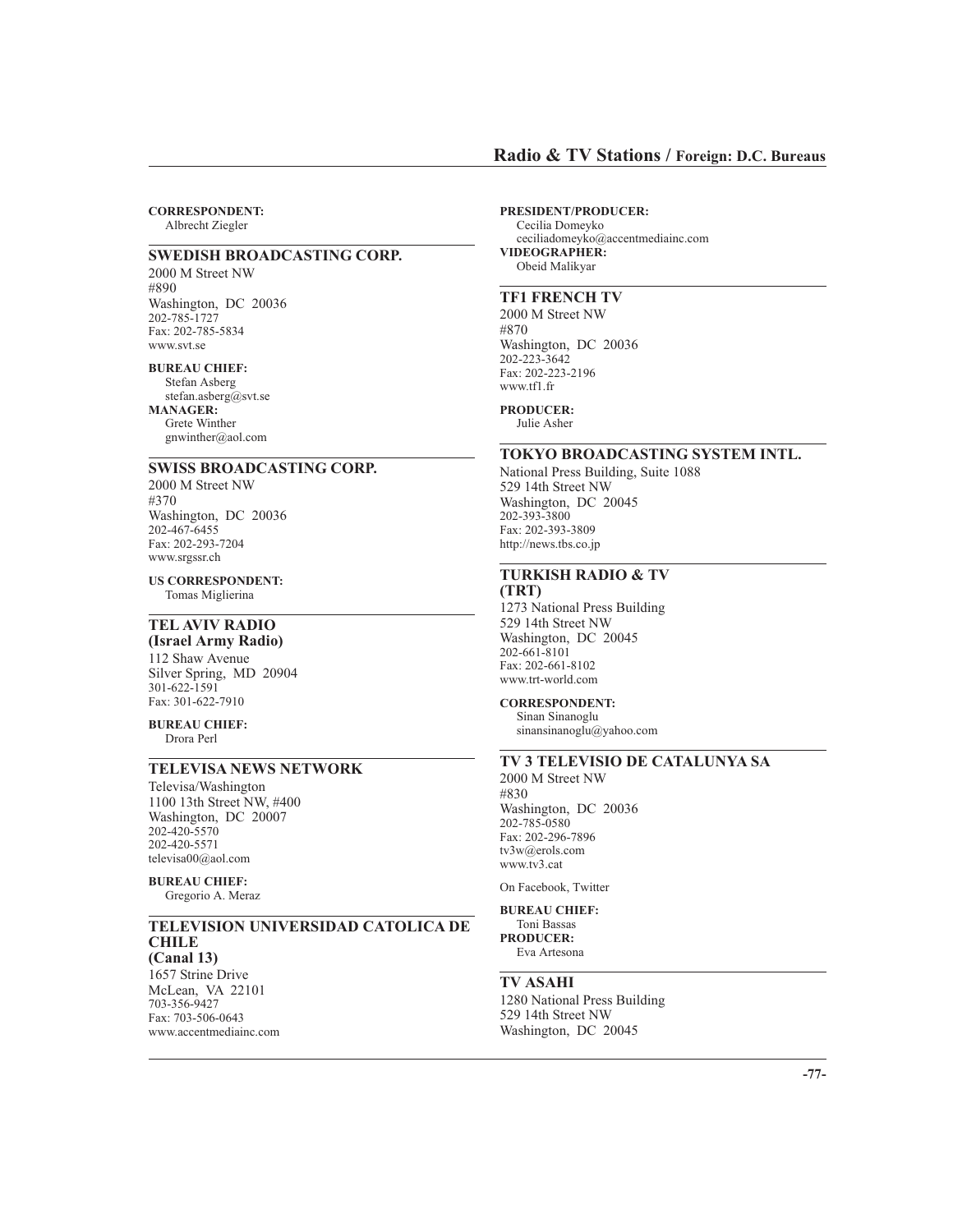info@ncoa.org www.ncoa.org

On Twitter @NCOAging

**PRESIDENT/CEO:** James P. Firman james.firman@ncoa.org **SENIOR EDITOR:** Jean Van Ryzin jean.vanryzin@ncoa.org

### **INSTITUTIONAL INVESTOR INTELLIGENCE**

1319 F Street NW #805 Washington, DC 20004 202-393-0728 www.institutionalinvestor.com

On Facebook, Twitter, LinkedIn

#### **WASHINGTON BUREAU CHIEF:**

Stanley E. Wilson swilson@iiintelligence.com

# **INSULATION OUTLOOK**

12100 Sunset Hills Road #330 Reston, VA 20190 703-464-6422 Fax: 703-464-5896 editor@insulation.org www.insulation.org/io/

On Facebook, Twitter @InsulationInfo

**PUBLISHER:** Julie McLaughlin publications@insulation.org **EDITOR:** Diane Mossholder dmossholder@insulation.org

# **INTERCOM/NL**

Society for Technical Communication 3251 Old Lee Highway Ste 406 Fairfax, VA 22030 703-522-4114 Fax: 703-522-2075 intercom@stc.org www.stc.org

On LinkedIn, Twitter, YouTube

**CEO:** Elizabeth Pohland liz.pohland@stc.org **PUBLICATIONS MANAGER:** Sarah Black

## **INTERNATIONAL ECONOMY, THE**

220 I Street NE #200 Washington, DC 20002 202-861-0791 Fax: 202-861-0790 editor@international-economy.com www.international-economy.com

#### **EDITOR:**

Angela Wilkes awilkes@international-economy.com **PUBLISHER:** David Smick **EXECUTIVE EDITORS:** David Hale Owen Ullmann

### **INTERNATIONAL EDUCATOR**

NAFSA: Association of International Educators 1307 New York Avenue NW 8th Floor Washington, DC 20005-4701 202-737-3699 Fax: 202-737-3657 publications@nafsa.org www.nafsa.org

On Facebook, Twitter, LinkedIn

**EDITOR IN CHIEF:** Lisa Schock **PUBLISHER:** Richard Papale

# **INTERNATIONAL OBSERVER**

P.O. Box 5624 Washington, DC 20016 202-244-7050 editor@theinternationalobserver.com www.theinternationalobserver.com

## **EDITOR:**

Joe H. Wagner

### **INTERNATIONAL OPERATING ENGINEER**

1125 17th Street NW Washington, DC 20036 202-429-9100 Fax: 202-778-2613 www.iuoe.org

**GENERAL PRESIDENT:** James T. Calahan

#### **INTERNATIONAL PHARMACEUTICAL ABSTRACTS** c/o Amer. Soc. Health-System Pharm.

7272 Wisconsin Avenue Bethesda, MD 20814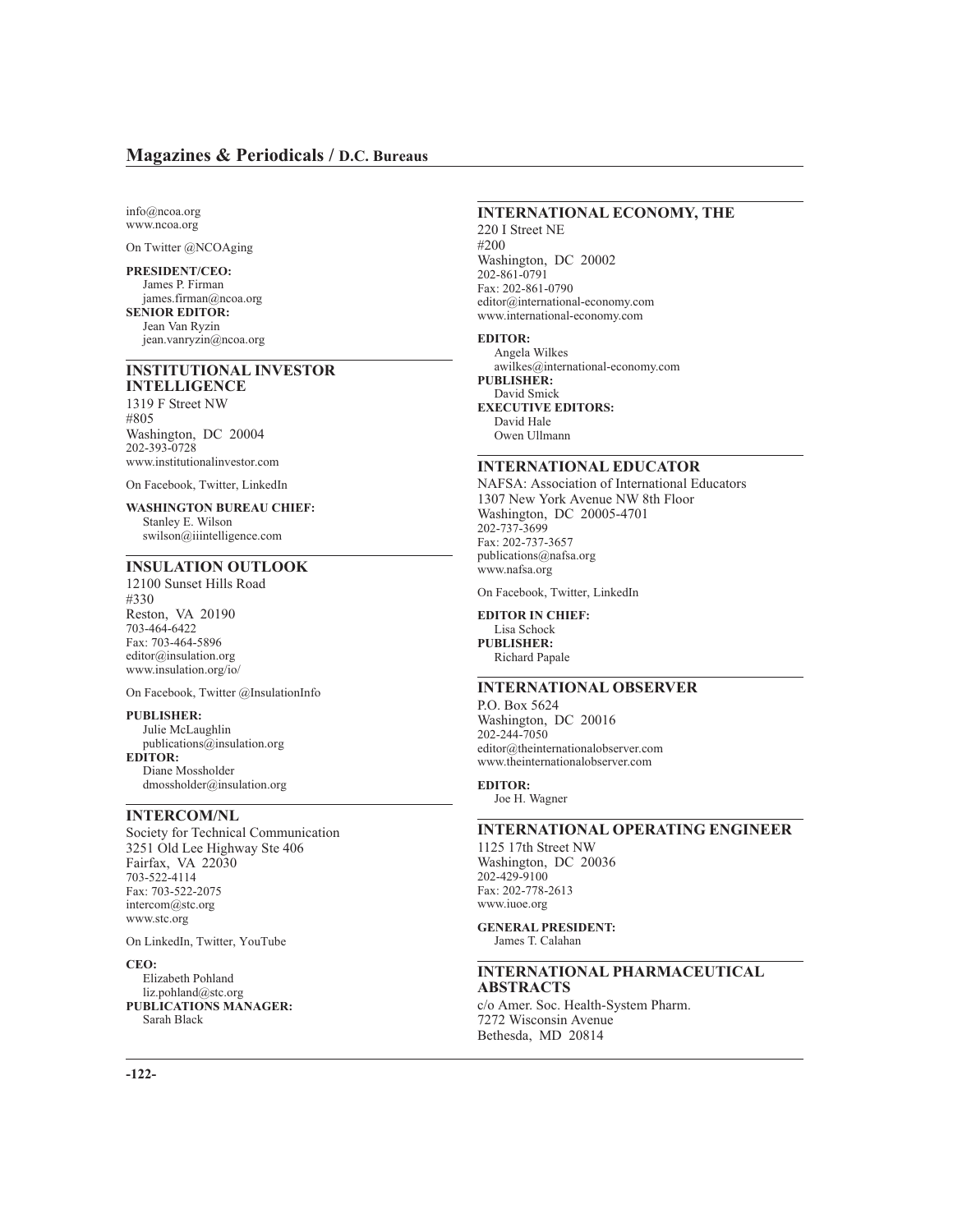## **Magazines & Periodicals / Headquartered in D.C.**

Volta Voices

### **AMERICAN ACADEMY OF PHYSICIAN ASSISTANTS**

2318 Mill Road Suite 1300 Alexandria, VA 22314 703-836-2272 Fax: 703-684-1924 aapa@aapa.org www.aapa.org; www.jaapa.com

On Facebook, Twitter, YouTube; PA Pro NOW blog

**COMMUNICATIONS MANAGER:** Dan Wagener dwagener@aapa.org **EDITORIAL & WEB CONTENT:** Amy Noecker anoecker@aapa.org **HOLDINGS:** Journal of American Academy of Physician Assistant Contacts & Contracts PA Professional PA Advocate/Nl

### **AMERICAN ALLIANCE FOR HEALTH, PHYSICAL EDUCATION, RECREATION & DANCE**

1900 Association Drive Reston, VA 20191 703-476-3400 Fax: 703-476-9527 800-213-7193 www.aahperd.org

On Facebook, Twitter, YouTube

American Journal of Health Education Et Cetera International Journal of Health Education Journal of Coaching Education Journal of Physical Education, Recreation & Dance Laura Strecker lstrecker@aapherd.org Research Quarterly For Exercise and Sport Weimo Zhu RQES@aapherd.org Strategies: A Journal For Physical & Sport Educato Tom Lawson tlawson@aapherd.org Women in Sport & Physical Activity Journal Health Education Teaching Techniques Journal

**AMERICAN ALLIANCE OF MUSEUMS** 1575 Eye Street NW #400 Washington, DC 20005

202-289-1818 Fax: 202-289-6578 www.aam-us.org

On Facebook, LinkedIn, Twitter

**PUBLISHER:** John Strand jstrand@aam-us.org **COMMUNICATIONS:** Dewey Blanton dblanton@aam-us.org **HOLDINGS:** Aviso/NL Exhibitionist Museum Magazine The Weekly

### **AMERICAN ANTHROPOLOGICAL ASSOCIATION**

2300 Clarendon Blvd Suite 1301 Arlington, VA 22201 703-528-1902 Fax: 703-528-3546 www.americananthro.org

On Facebook, Instagram, LinkedIn, Twitter, YouTube

**DIRECTOR OF PUBLISHING:** Janine Chiappa McKenna **EDITOR, ANTHROPOLOGY NEWS:** Natalie Konopinski **HOLDINGS:** American Anthropologist American Ethnologist Anthropology & Education Quarterly Anthropology & Humanism Anthropology News Anthropology of Consciousness Anthropology of Work Review City & Society Cultural Anthropology Culture, Agriculture, Food & Environment Ethos General Anthropology Journal of Latin America & Caribbean Anthropology Journal of Linguistic Anthropology Medical Anthropology Quarterly Museum Anthropology North American Dialogue Archeological Papers of the Amer. Anthropological PoLAR Transforming Anthropology Visual Anthropology Review

### **AMERICAN ASSOCIATION OF UNIVERSITY WOMEN** 1111 16th Street NW

Washington, DC 20036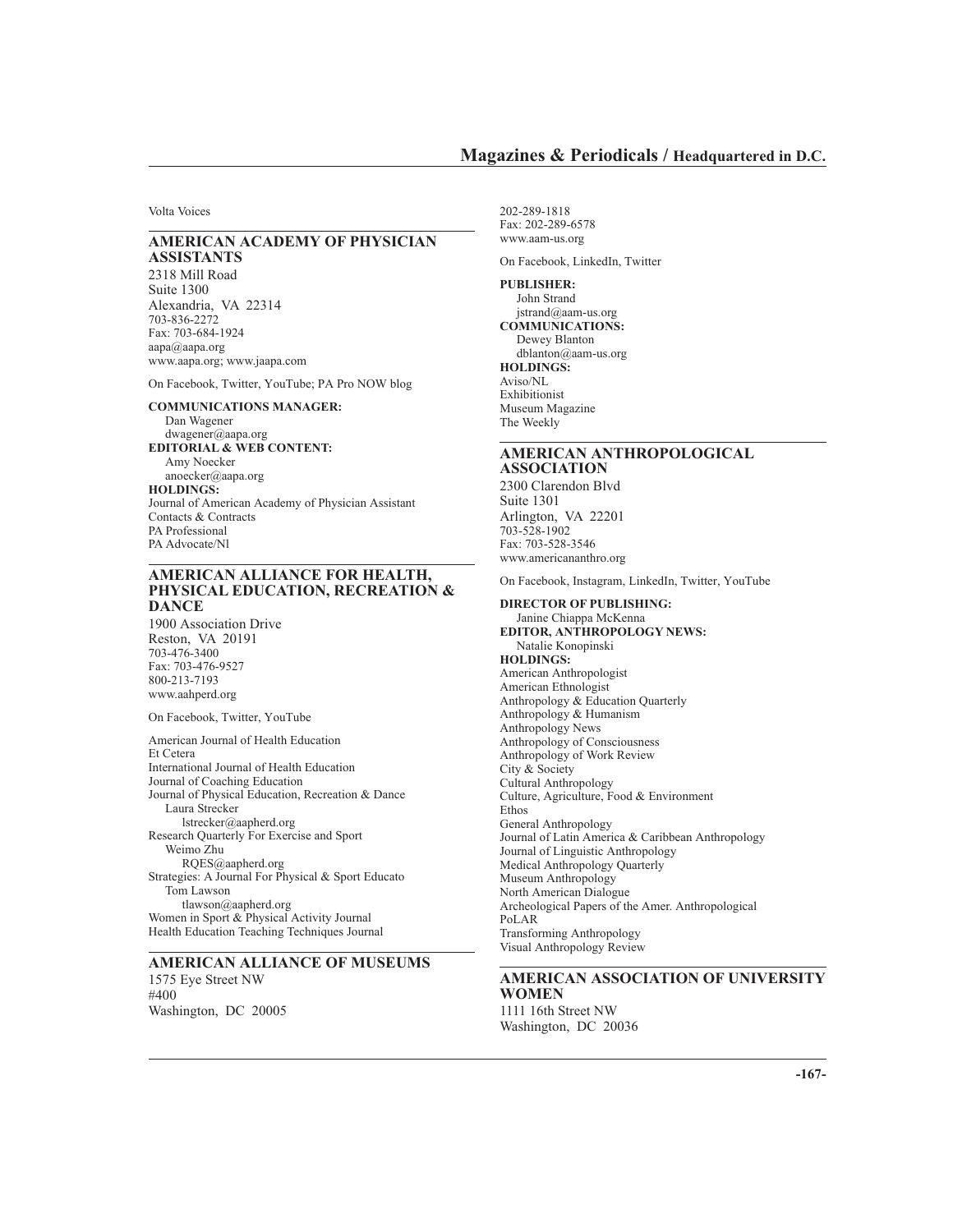## **Entry Name Index**

EDUCATIONAL RESEARCHER, 169 EDWARDSVILLE INTELLIGENCER (IL), 12 EFE, 30 EL FINANCIERO, 42 EL NORTE, 30 EL NUEVO DIA, 11 EL NUEVO HERALD (SPANISH) (FL), 13 EL PAIS, 30 EL PASO TIMES (TX), 25 EL PREGONERO, 108 EL SENTINEL (ORLANDO), 15 EL SENTINEL (SOUTH FLORIDA), 15 EL TIEMPO, 42 EL UNIVERSAL GRAFICO, 30 ELECTION ADMINISTRATION REPORTS, 108 ELECTRIC CO-OP TODAY, 108 ELECTRIC PERSPECTIVES, 109 ELECTRIC POWER GENERATION OF NORTH AMERICA, 188 ELECTRICAL CONTRACTOR MAGAZINE, 109 ELECTRICAL WORKER, THE, 109 ELECTRICITY WEEK, 188 ELECTROINDUSTRY, 109 ELEFTHEROS TYPOS, 30 ELMIRA STAR-GAZETTE (NY), 25 EMISSIONS PUBLICATIONS, 173 EMOTION, 171 EMPLOYEE BENEFIT NEWS, 109 EMPLOYEE WELLNESS: IMPLEMENTING ROI STRATEGY, 191 EMPLOYER'S GUIDE TO FRINGE BENEFIT RULES, 191 EMPLOYER'S GUIDE TO HIPAA PRIVACY REQUIREMENTS, 191 EMPLOYER'S GUIDE TO SELF-INSURING HEALTH BENEFITS, 191 EMPLOYER'S GUIDE TO THE FAIR LABOR STANDARDS ACT, 191 EMPLOYER'S GUIDE: HEALTH INSUR. PORTABILITY & ACCO, 191 EMPLOYER'S HANDBOOK: COMPLYING W/ IRS EMPLOYEE BEN, 191 EMPLOYMENT & TRAINING REPORTER, 183 ENCOUNTER<sub>58</sub> ENDANGERED SPECIES & WETLANDS REPORT/NL, 109 ENERGY & FUELS, 168 ENERGY INTELLIGENCE BRIEFING, 110 ENERGY INTELLIGENCE FINANCE, 110 ENERGY INTELLIGENCE GROUP, 109 THE ENERGY STRATEGIST/NL, 176 ENERGY TRADER, 188 ENERGYWIRE, 6 ENTOMOLOGICAL SOCIETY OF AMERICA, 177

ENVIRONMENT & SAFETY RESOURCE CENTER, 174

ENVIRONMENT OF CARE LEADER/NL, 192 ENVIRONMENTAL ENTOMOLOGY, 177 THE ENVIRONMENTAL FORUM 177 ENVIRONMENTAL LAW INSTITUTE, 177 ENVIRONMENTAL LAW REPORTER, 178 ENVIRONMENTAL POLICY ALERT/NL, 181 ENVIRONMENTAL SCIENCE & TECHNOLOGY, 168 EOS, 170 EPD NEWS SERVICE, 39 EPPC BRIEFLY, 6 EQUUS, 110 ESPN 630 AM (WSBN), 65 ET CETERA, 167 ETHICS AND PUBLIC POLICY CENTER, 6 ETHICS IN GOVERNMENT REPORTER, 176 ETHNOS NEWSPAPER, 30 ETHOS, 167 EU INSIGHT, 110 EUKARYOTIC CELL, 172 EUROPEAN AFFAIRS, 110 EUROPEAN GAS DAILY, 188 EUROPEAN RUBBER JOURNAL, 104 EVANSVILLE COURIER & PRESS (IN), 26 EVENT DESIGN, 166 EVERYONE'S BACKYARD, 110 EVOLUTIONARY BEHAVIORAL SCIENCES, 171 EXCEPTIONAL CHILDREN, 177 EXCHANGE, 188 EXCHANGE MONITOR PUBLICATIONS INC., 178 EXECUTIVE LEADERSHIP/NL, 175 EXECUTIVE REPORT, 188 EXEMPT ORGANIZATION TAX REVIEW, 191 EXHIBITIONIST, 167 EXPERIMENTAL AND CLINICAL PSYCHOPHARMACOLOGY, 171 EXPORT COMPLIANCE DAILY, 193 EXPORT FINANCE LETTER/NL, 110 EXPORT REFERENCE GUIDE, 174 EXTREME INCOME, 181

### **F**

FAA SAFETY BRIEFING, 178 FACE THE NATION, 47 FACILITIES MANAGER, 110 FAGON COMMUNITY GUIDES, 17 FAIR LABOR STANDARDS HANDBOOK, 191 FAIR-IMMIGRATION REPORT/NL, 110 FAIRFAX CONNECTION, 23 FAIRFAX STATION/LORTON/CLIFTON CONNECTION, 23 FAITH IN ACTION, 111 FALLS CHURCH NEWS PRESS, 4 FALLS CHURCH NEWS-PRESS, 23 FAMILIES, SYSTEMS & HEALTH, 171

FAMILY AND CONSUMER SCIENCES RESEARCH JOURNAL, 111 FAMILY AND MEDICAL LEAVE HANDBOOK, 191 FAMILY LAW REPORTER, 174 FAMILY PRACTICE NEWS, 180 FAMILY THERAPY MAGAZINE, 111 FARM BUREAU NEWS/NL, 111 FARM PROGRESS NEWS, 178 FARMINGTON DAILY TIMES (NM), 25 FAS PUBLIC INTEREST REPORT, 111 FASEB JOURNAL, THE, 111 FAST FORWARD, 57 FAST TRACKS/NL, 176 FAUQUIER TIMES, 24 FAYETTEVILLE FREE WEEKLY (FAYETTEVILLE, AR), 11 FCNL WASHINGTON NEWSLETTER, 111 FDA ADVERTISING AND PROMOTION MANUAL, 191 FDA CONSUMER UPDATES, 112 FDA ENFORCEMENT MANUAL, 191 FDA WEEK/NL, 181 FDANEWS (HQ), 178 FEATURE STORY NEWS, 53 FED ACCESS, 61 FEDERAL & FOUNDATION ASSISTANCE MONITOR/NL (ONLINE, 176 FEDERAL CAREER OPPORTUNITIES, 112 FEDERAL COMPUTER WEEK, 112 FEDERAL COMPUTER WEEK (FCW), 165 FEDERAL CONTRACTS REPORT, 174 FEDERAL CREDIT UNION, THE, 112 FEDERAL DAILY GROUP, 165 THE FEDERAL DRIVE, 61 FEDERAL EMPLOYEE/NL, THE, 178 FEDERAL EMPLOYEES NEWS DIGEST (FEND), 165 FEDERAL EMPLOYEES NEWS DIGEST/NL, 112 FEDERAL GRANTS MANAGEMENT HANDBOOK, 191 FEDERAL LAWYER MAGAZINE, 112 FEDERAL MANAGER, 112 FEDERAL PERSPECTIVES/NL (ONLINE), 185 FEDERAL PROBATION JOURNAL, 113 FEDERAL SECURITIES LAW REPORTER, 176 FEDERAL TIMES, 27 FEDERAL TIMES, 113 FEDNET, 53 FEDSCOOP, 10 FEDTALKS, 10 FEMINIST MAJORITY REPORT/NL, 113 FERC PRACTICE AND PROCEDURE MANUAL, 191 FERTILIZER PUBLICATIONS, 173 FGF E-PACKAGE (FITZGERALD GRIFFIN FOUNDATION), 43 FINANCE & DEVELOPMENT, 113 FINANCIAL TIMES, 30 FINANZ UND WIRTSCHAFT, 42